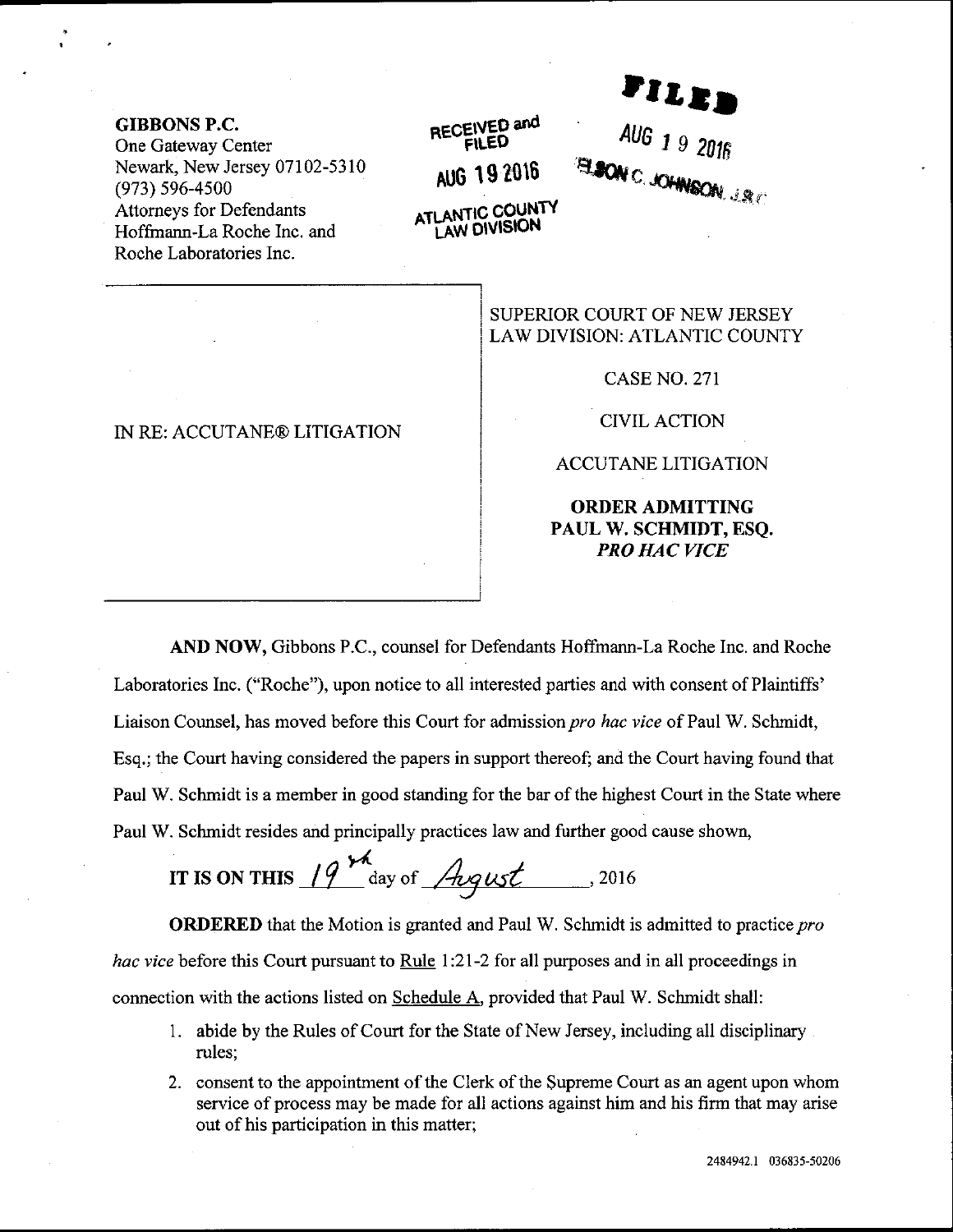- 3. notify the Court immediately of any matter affecting his standing before this Court; and
- 4. have all pleadings and other papers filed in the Court signed by an attomey-at-law of this Court employed by the firm of Gibbons P.C., who shall be responsible for the conduct of Paul W. Schmidt: and it is further

ORDERED that Paul W. Schmidt shall make payment of fees as provided in the New

Jersey Rules of Court, Rule 1:28-1(b), 1:28-2 and 1:28B-1(e), within thirty (30) days of the date

of this Order; and it is further

ORDERED that the Clerk of this Court shall forward a copy of this Order to the

Treasurer of the New Jersey Fund for Client Protection; and it is further

ORDERED that copies of this Order shall be served by attomeys for Roche upon all counsel of record within seven (7) days of the receipt thereof.

H6norable Nelson C. Johnson, J.S.C.

[ ] Opposed

[ y'] Unopposed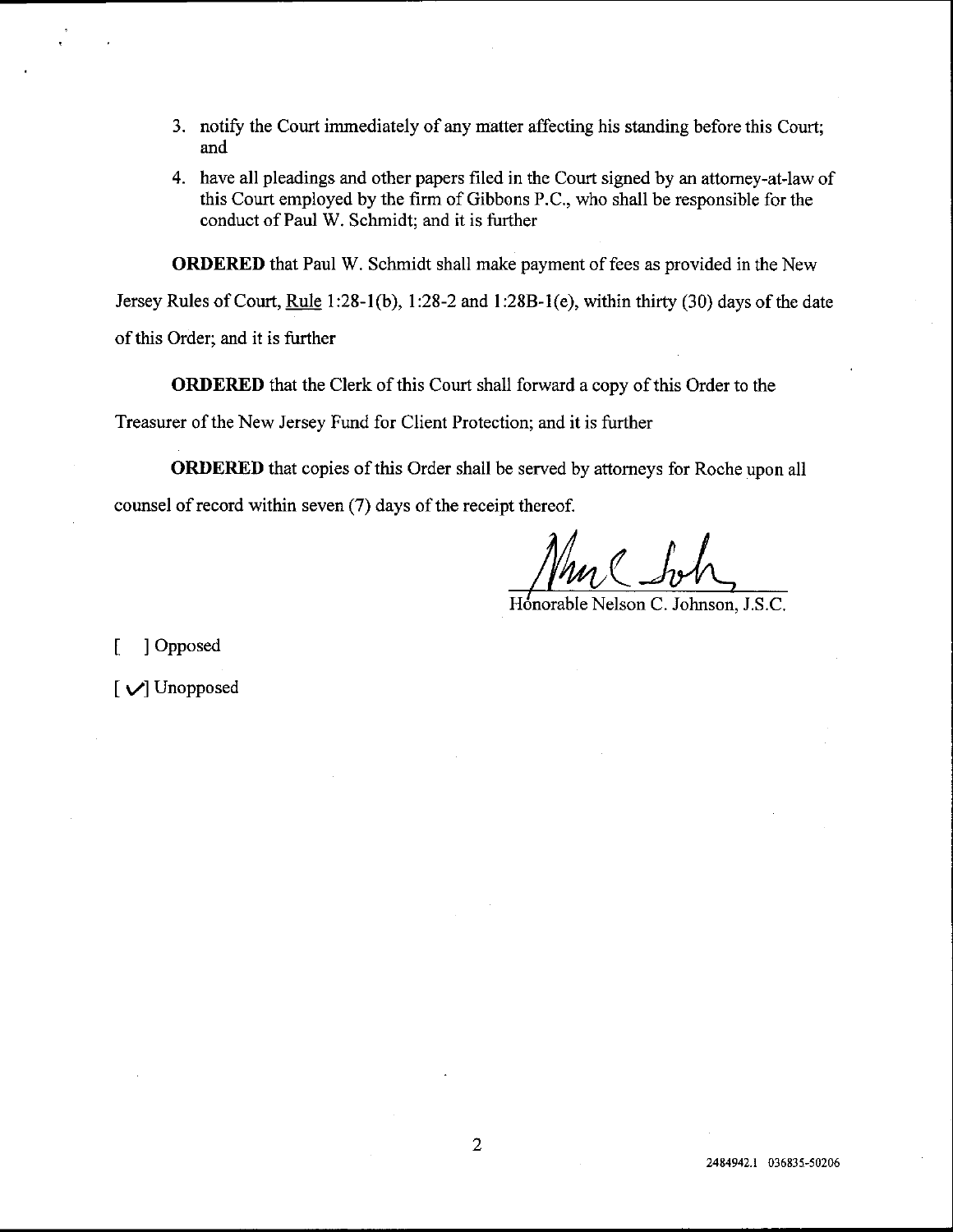# Schedule A - Paul Schmidt, Esq.

| ARNOLD, JOSEPH R.                          | ATL-L-006624-11 |
|--------------------------------------------|-----------------|
| BAKER, AMMON J.                            | ATL-L-007795-10 |
| <b>BISTANY, KURT ROY</b>                   | ATL-L-004480-11 |
| <b>BLEA, CHARLES</b><br><b>ANTHONY</b>     | ATL-L-004482-11 |
| <b>BOISSELLE, JAKE</b><br><b>ANDREW</b>    | ATL-L-002484-11 |
| <b>BONNER, GERALDINE</b>                   | ATL-L-000803-11 |
| BRADY, MATTHEW<br><b>WILLIAM</b>           | ATL-L-002756-08 |
| <b>BROCK, RONALD</b><br><b>CHRISTOPHER</b> | ATL-L-007284-11 |
| <b>BUCEK, CHRYSTALL M</b>                  | ATL-L-000802-11 |
| CARMICHAEL,<br><b>COURTNEY CLAIRE</b>      | ATL-L-006703-11 |
| CARO, ALISON ANN                           | ATL-L-001040-12 |
| CARTWRIGHT, JOHN<br><b>KEITH</b>           | ATL-L-004668-11 |
| CHARO-MURRIETTA,<br><b>MIRIAM SABRINA</b>  | ATL-L-007725-11 |
| CHATELAIN, JILL S.                         | ATL-L-005534-11 |
| CHILDERS, ANDREA<br><b>MARIE</b>           | ATL-L-004330-11 |

 $\mathbf{1}$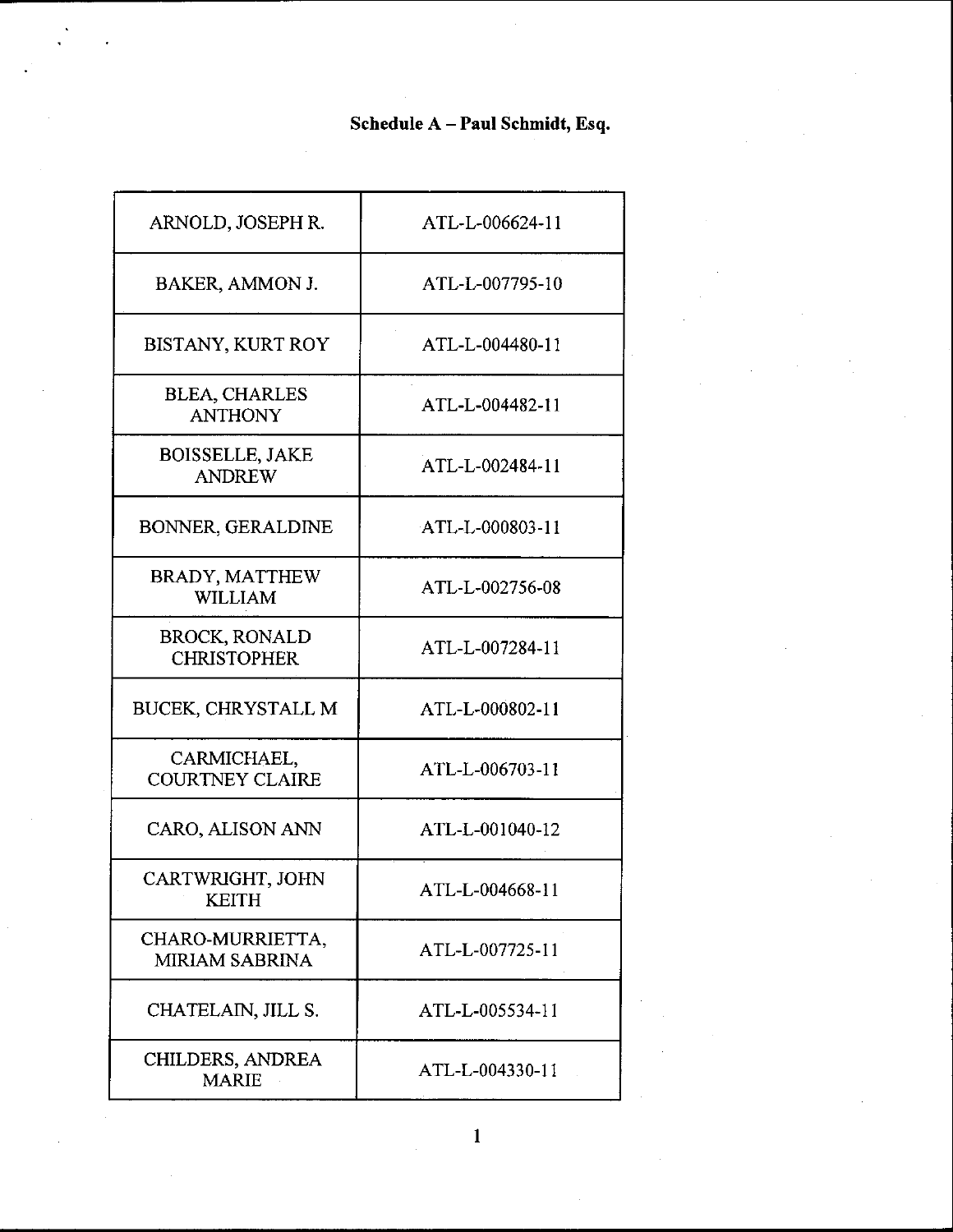| CICHACKI, LORIANN H.                  | ATL-L-000578-12 |
|---------------------------------------|-----------------|
| COHEN, TRACY L.                       | ATL-L-004709-11 |
| CORTIZO, JASON M.                     | ATL-L-006925-11 |
| DONOHOE, BENJAMIN A.                  | ATL-L-005129-11 |
| EDWARDS, DIANA RENEE                  | ATL-L-004142-11 |
| FLETCHER, DEBRA L.                    | ATL-L-004160-11 |
| FOLSE, HEATH F.                       | ATL-L-009500-11 |
| FONSECA, NICHOLAS R.                  | ATL-L-005358-10 |
| FOX, NANCY L.                         | ATL-L-006803-05 |
| FRANKOS, MARIE                        | ATL-L-000902-08 |
| <b>GAINES, JAMES AARON</b>            | ATL-L-000163-13 |
| GAITHER, NANNETTE M.                  | ATL-L-002653-12 |
| GIOVENGO, ANTHONY<br><b>MARK</b>      | ATL-L-002869-12 |
| GOLDTHWAITE,<br><b>RICHARD CLARK</b>  | ATL-L-001627-08 |
| <b>GWYN, BRADLEY</b><br><b>MONROE</b> | ATL-L-004599-11 |
| HAHN, JASON E.                        | ATL-L-004233-11 |

 $\overline{2}$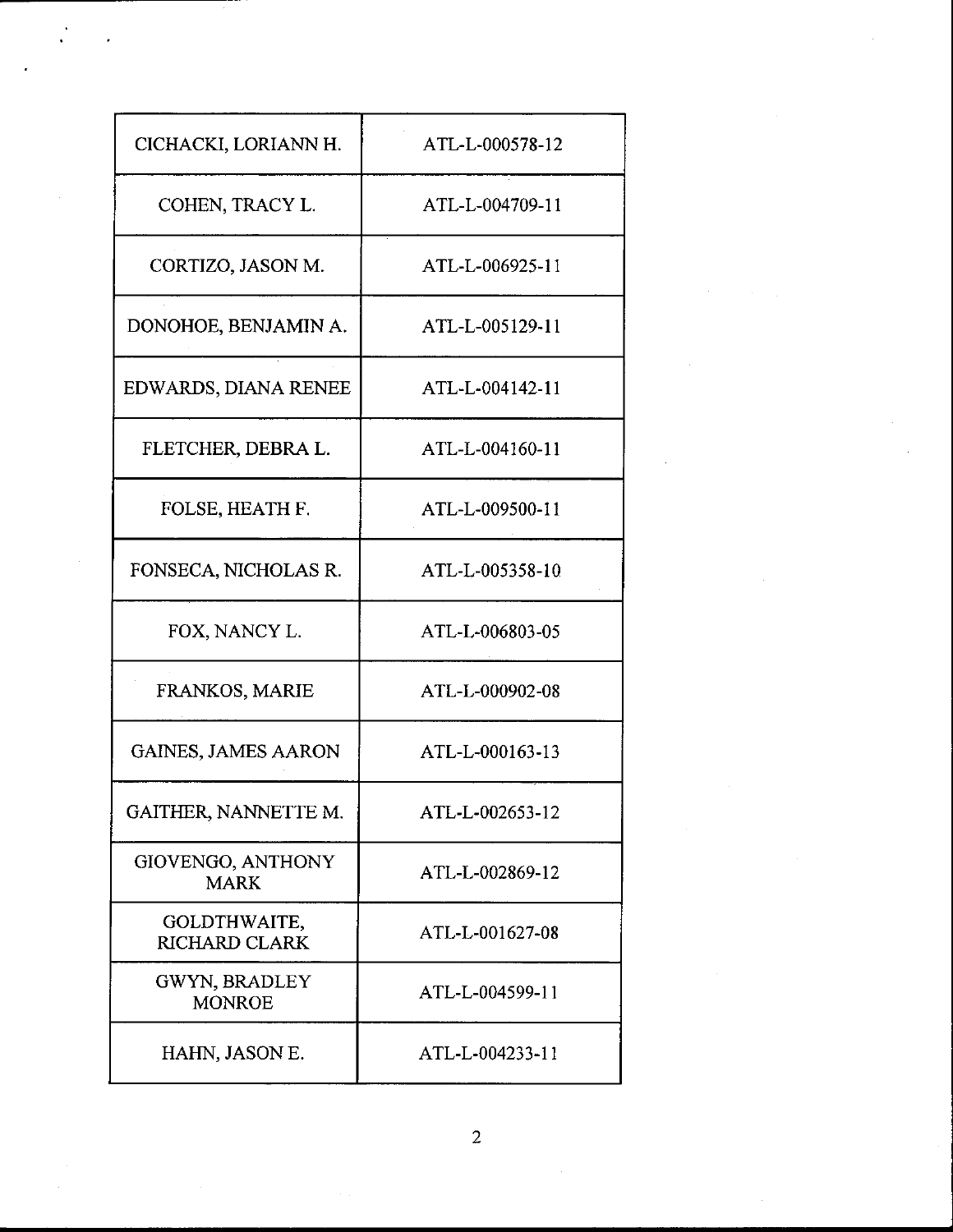| HEALY, JENNIFER L.                 | ATL-L-007681-11 |  |
|------------------------------------|-----------------|--|
| HENRY, JOANNA                      | ATL-L-005513-11 |  |
| HILTON, CRAIG A.                   | ATL-L-005290-11 |  |
| HOFFMAN, JASON L.                  | ATL-L-006828-12 |  |
| IRBY, JOSEPH CHARLES               | ATL-L-003719-09 |  |
| <b>JAMESON, BOBBIE</b>             | ATL-L-010041-11 |  |
| JULIANA, MARGARET                  | ATL-L-009558-11 |  |
| JULKOWSKI, JAMES H.                | ATL-L-007707-11 |  |
| KEANE, MICHAEL G.                  | ATL-L-000107-12 |  |
| <b>KERFUS, LORI ANN</b>            | ATL-L-005632-11 |  |
| KERR, JOHN RYAN                    | ATL-L-006106-11 |  |
| KOSTOSS, CHRISTOPHER<br>M.         | ATL-L-005688-11 |  |
| LAMONS, DEREK<br><b>TREMAYNE</b>   | ATL-L-006143-11 |  |
| LAWRENCE, WILLIAM<br><b>EDWARD</b> | ATL-L-004332-12 |  |
| LEAVITT, TYLER                     | ATL-L-007255-11 |  |
| LEJEUNE, AARON DALE                | ATL-L-004351-12 |  |

 $\overline{3}$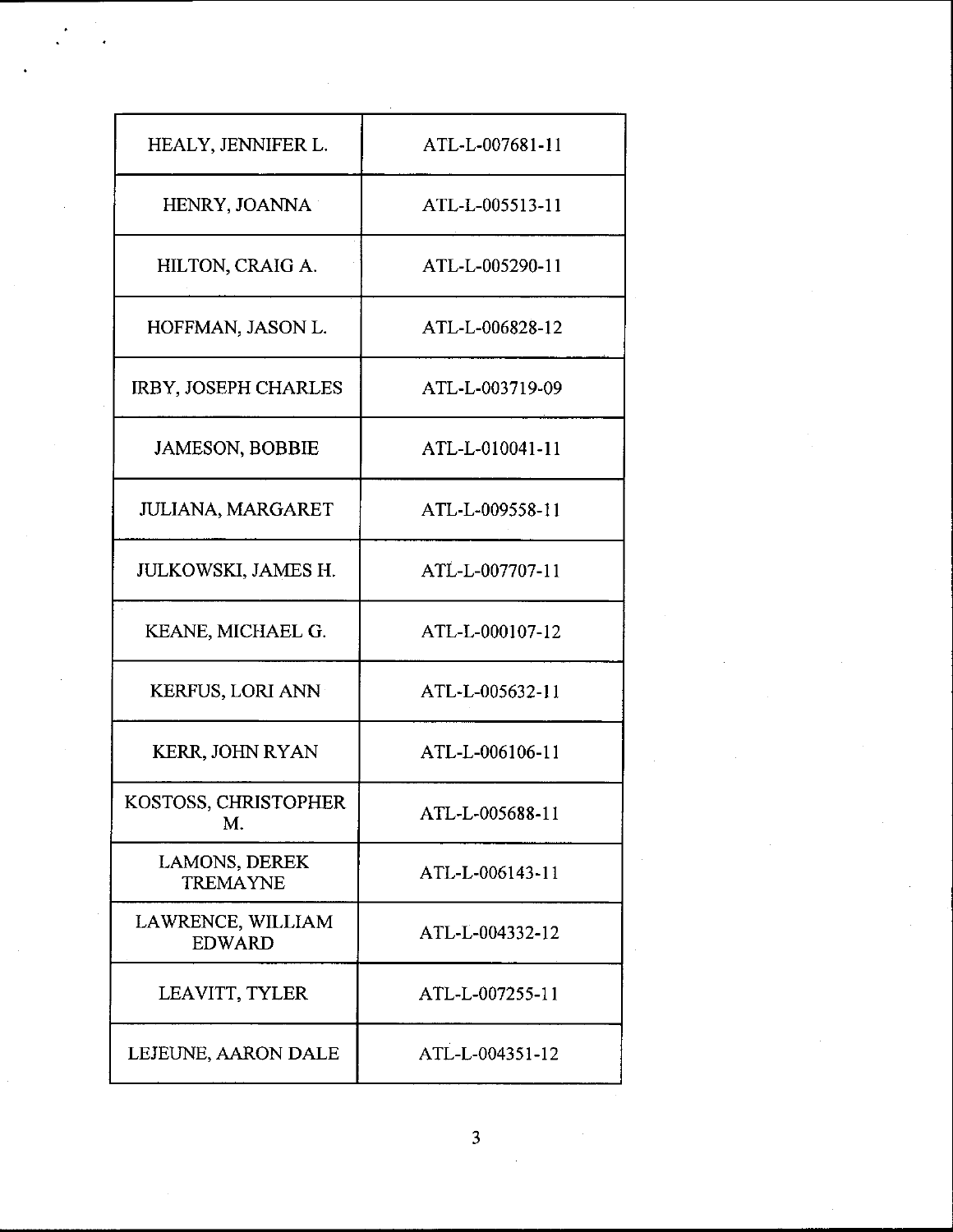| MAPEL, ROBERT M.                        | ATL-L-000422-12 |
|-----------------------------------------|-----------------|
| <b>MARTIN, TRENTON</b><br><b>EUGENE</b> | ATL-L-002554-12 |
| MCLAIN, RALPH<br><b>TIMOTHY</b>         | ATL-L-005562-11 |
| MCLEMORE, JAMIE<br><b>NICOLE</b>        | ATL-L-001305-12 |
| MILLER, CYNTHIA<br><b>LORRAINE</b>      | ATL-L-003211-12 |
| NAPOLES, JOHN L.                        | ATL-L-001071-12 |
| NOVICK, JON SCOTT                       | ATL-L-004459-11 |
| ORISINO, JOSEPH G.                      | ATL-L-006006-11 |
| PERKINS, ANGELA KAY                     | ATL-L-007948-11 |
| PETERSON, BRAD<br><b>HOBSON</b>         | ATL-L-002671-11 |
| PIQUERO, CAROLYN                        | ATL-L-006411-11 |
| PLETTA, STEVEN E.                       | ATL-L-000421-12 |
| PRUTTING, ANTHONY<br><b>LAWRENCE</b>    | ATL-L-006567-11 |
| RODGERS, WES AUSTIN<br><b>COLE</b>      | ATL-L-005842-11 |
| ROEDEL, ROBERT<br><b>NICHOLAS</b>       | ATL-L-002609-12 |
| ROSE, KIMBERLY A.                       | ATL-L-003174-12 |

 $\hat{\boldsymbol{\beta}}$ 

 $\overline{\mathbf{4}}$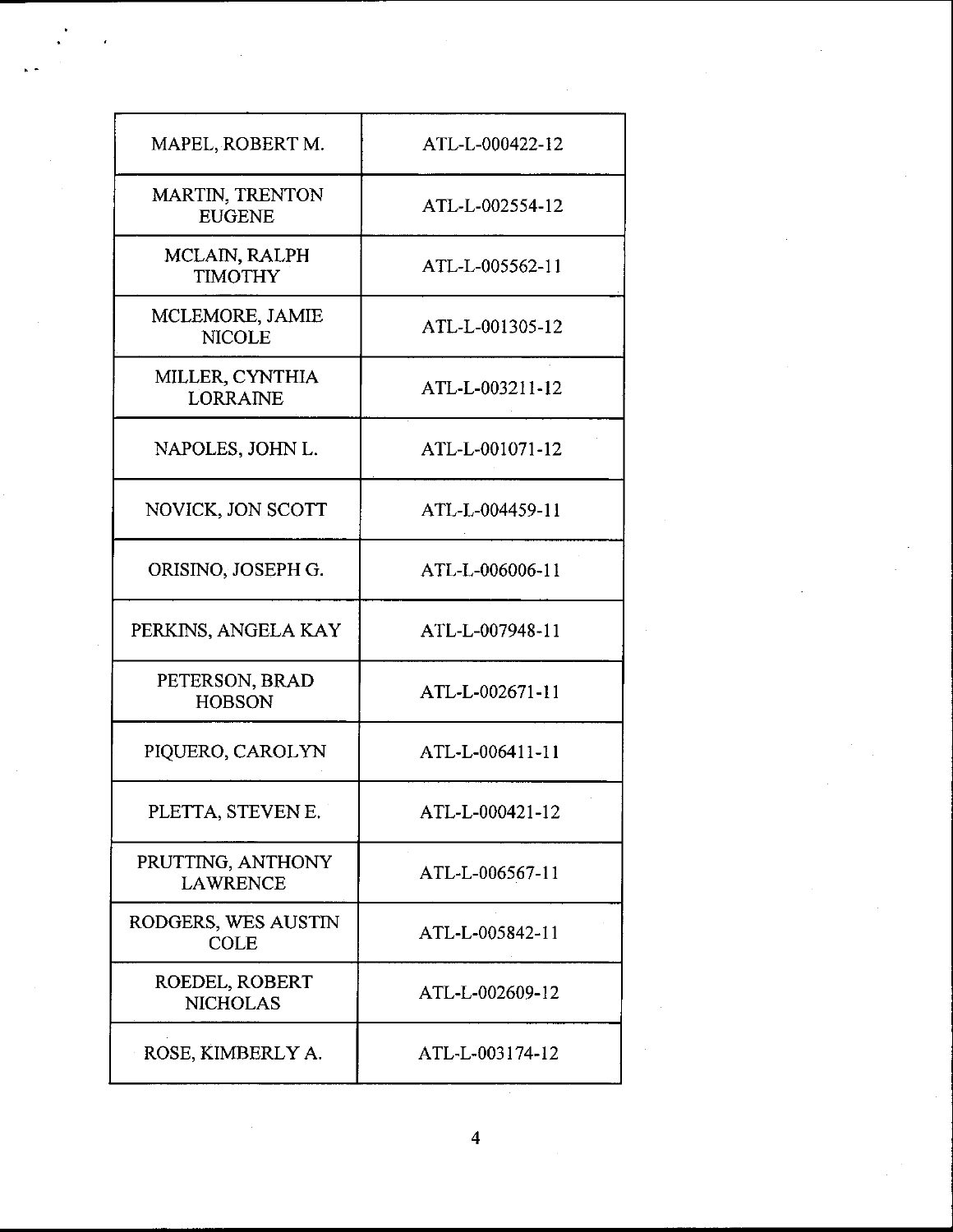| SCHUSTER, LAURA I.                   | ATL-L-006903-11 |
|--------------------------------------|-----------------|
| <b>SELF, BOBBIE NELL</b>             | ATL-L-002194-12 |
| SINICK, MICHAEL                      | ATL-L-002651-12 |
| SPARROW, LISA D.                     | ATL-L-010397-11 |
| STAPLES, JASON E.                    | ATL-L-008169-11 |
| STILES, QUENTIN                      | ATL-L-000206-11 |
| SULLIVAN, R. LENORA                  | ATL-L-004379-12 |
| SVIHLA, TERRI JOANN                  | ATL-L-007245-11 |
| SWAFFORD, BRADLEY<br>WILLIAM         | ATL-L-003016-11 |
| SYME, CRYSTA JEANNE                  | ATL-L-007045-11 |
| THOMAS, TOINETTE<br><b>CORA</b>      | ATL-L-006665-11 |
| TREON, MARGARET<br><b>EDNA</b>       | ATL-L-002054-11 |
| VAN PATTEN, ZACHARY<br>J.            | ATL-L-000936-12 |
| VARBONCOUER, MARY<br><b>PATRICIA</b> | ATL-L-007313-11 |
| WADE, PATRICIA B.                    | ATL-L-002654-12 |
| WALKER, TRACY LYNN                   | ATL-L-010006-11 |